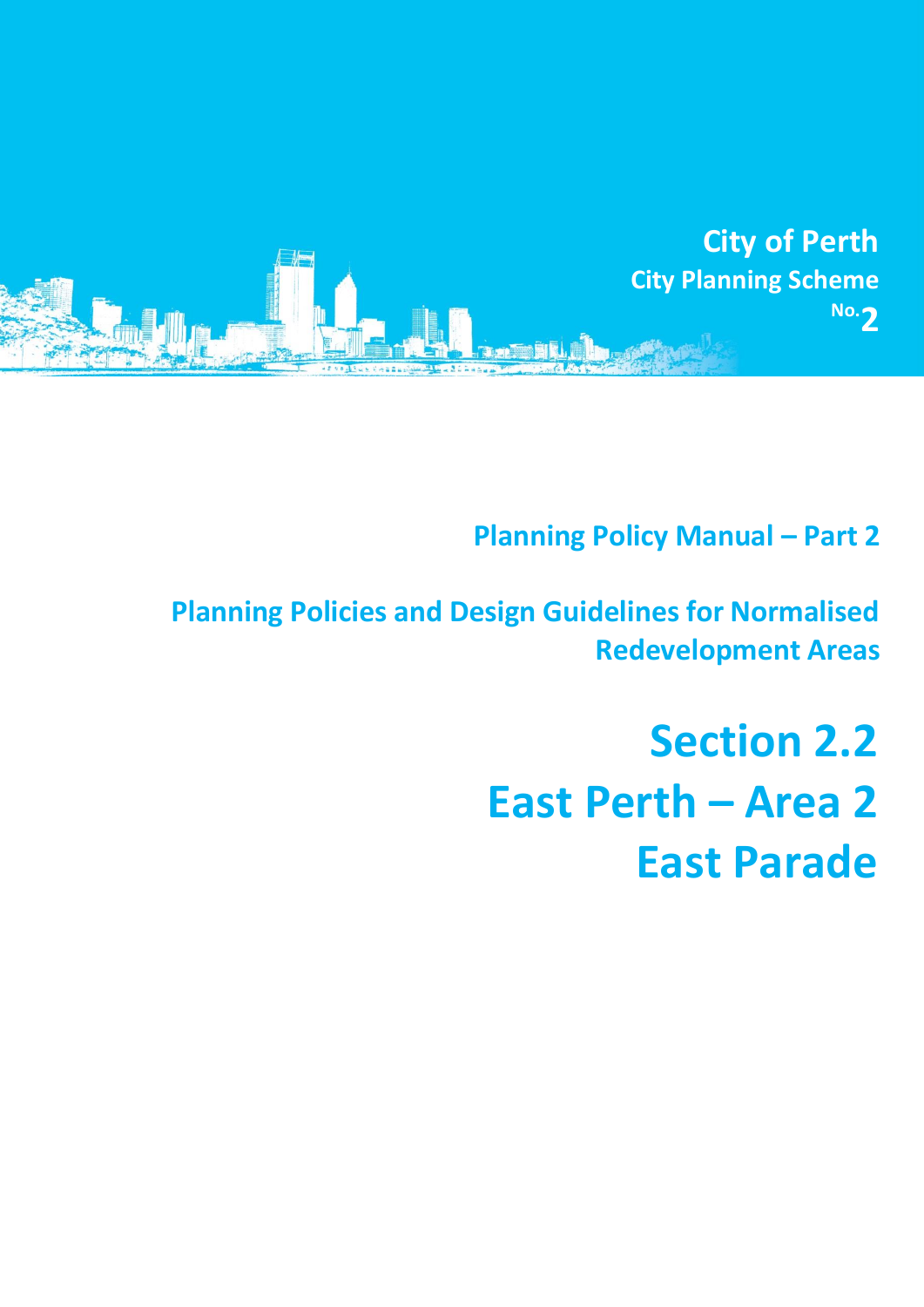

 $\mathbb{P}_\mathbb{P}$  East Perth Area 2 – East Parade

| <b>Version#</b> | <b>Decision Reference</b> | <b>Synopsis</b> |
|-----------------|---------------------------|-----------------|
| 1               | 11 March 2008             | Adopted         |
| $\mathcal{P}$   | 17 March 2015             | Amended         |
| 3               | 11 April 2017             | Amended         |
|                 |                           |                 |
|                 |                           |                 |
|                 |                           |                 |
|                 |                           |                 |
|                 |                           |                 |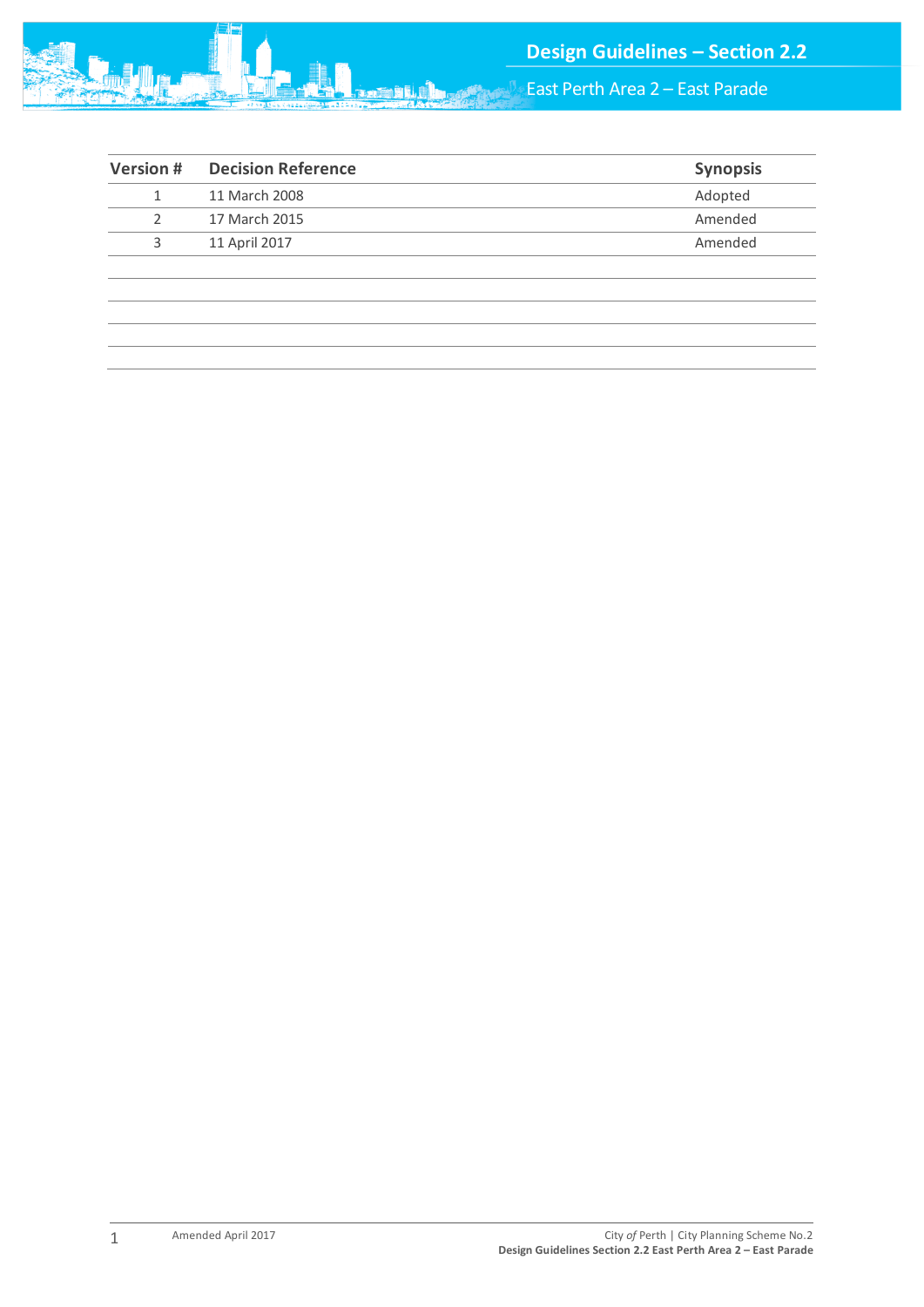East Perth Area 2 - East Parade

# **CONTENT**

| <b>SECTION</b> | TITLE <b>THE REPORT OF A REPORT OF A REPORT OF A REPORT OF A REPORT OF A REPORT OF A REPORT OF A REPORT OF A REPORT OF A REPORT OF A REPORT OF A REPORT OF A REPORT OF A REPORT OF A REPORT OF A REPORT OF A REPORT OF A REPORT </b> | <b>PAGE</b> |
|----------------|--------------------------------------------------------------------------------------------------------------------------------------------------------------------------------------------------------------------------------------|-------------|
| 1.0            |                                                                                                                                                                                                                                      |             |
| 2.0            |                                                                                                                                                                                                                                      |             |
| 2.1            |                                                                                                                                                                                                                                      |             |
| 2.2            |                                                                                                                                                                                                                                      |             |
| 3.0            |                                                                                                                                                                                                                                      |             |
| 3.1            |                                                                                                                                                                                                                                      |             |
| 3.2            |                                                                                                                                                                                                                                      |             |
| 3.3            |                                                                                                                                                                                                                                      |             |
| 3.4            |                                                                                                                                                                                                                                      |             |
| 3.5            |                                                                                                                                                                                                                                      |             |
| 3.6            |                                                                                                                                                                                                                                      |             |

**Farith**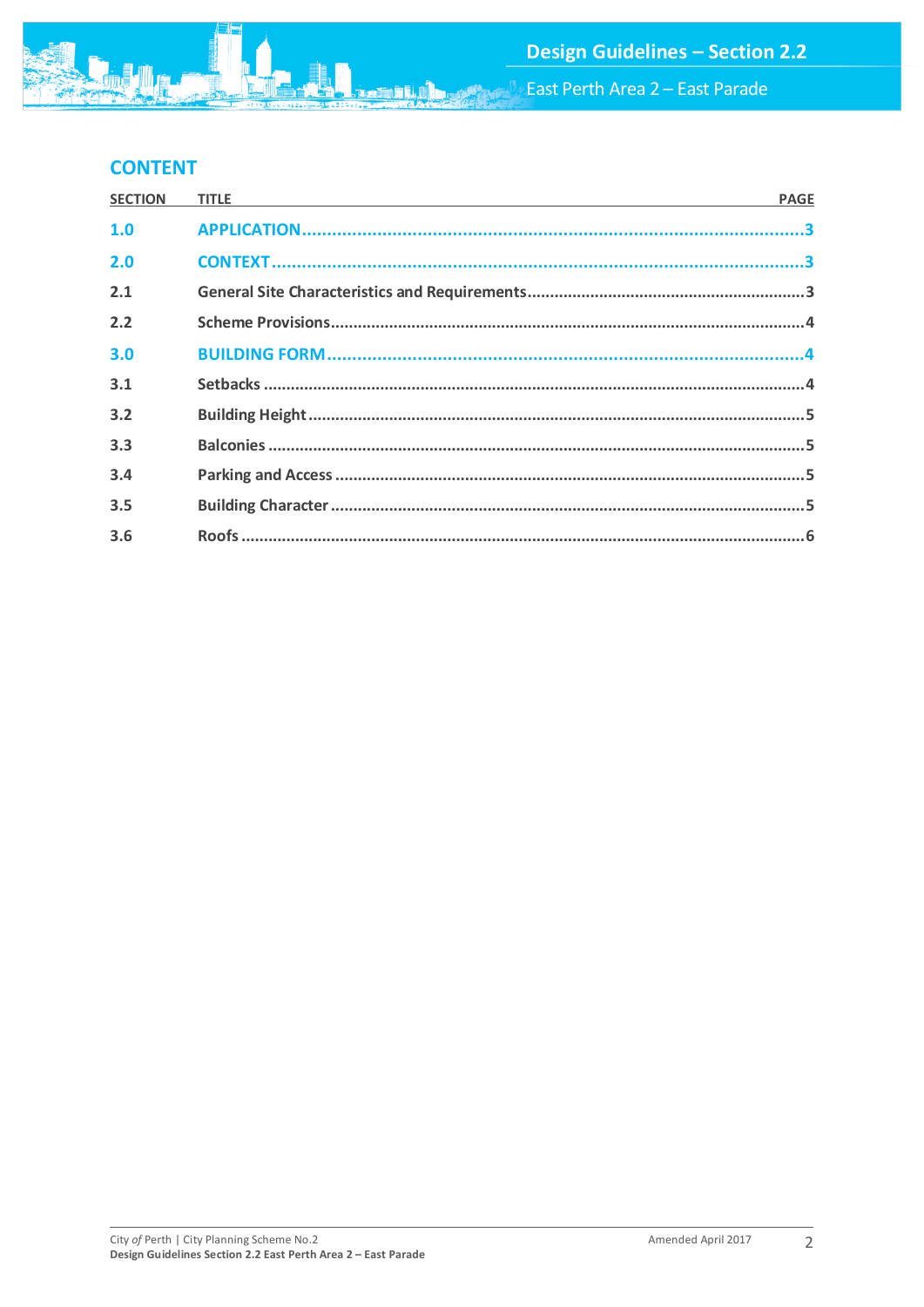East Perth Area 2 – East Parade

## <span id="page-3-0"></span>**1.0 APPLICATION**

These guidelines apply to land fronting East Parade between Brown Street and Kensington Street, East Perth, which is within the East Parade Precinct (EP 7), as defined in the City of Perth Local Planning Scheme No 26 (Normalised Redevelopment Areas) (herein called 'the Scheme'). These guidelines apply to that area as shown in Figure 1.

## <span id="page-3-1"></span>**2.0 CONTEXT**

Precinct EP 7 relates solely to East Parade. This section of East Parade rises from the focal 'Claisebrook Square' roundabout and open space network at the southern end, to bridge over the Graham Farmer Freeway and railway alignment at a higher point at the northern end of the Precinct.

A mix of commercial uses fronts each side of the road with a mix of building forms, some broad open frontages exist which house car parking areas associated with uses on those lots. Lots fronting the east side of East Parade north of Kensington Street have been developed by the local government with guidelines for commercial development to front East Parade.

The precinct is intended to frame the entry to the urban village from the north.



Figure 1:- Map of East Parade Precinct

## <span id="page-3-2"></span>**2.1 General Site Characteristics and Requirements**

The site is prominent in the redevelopment area and is characterised by mixed built form and setback distances.

The topography siding to the north is artificially exaggerated by the construction of the bridge over the freeway bypass and railway alignment. The approach to the bridge causes some grade separation between building site levels and street frontage. It also creates a broad visual opening to the north. The precinct is then intended to fulfill the role of 'framing' the entry to the East Perth urban village from the north with continuous building frontages each side of the road.

A consistent built up frontage will therefore be sought for East Parade.

Buildings should primarily be of a solid construction nature such as brickwork, stone masonry or rendered concrete type materials, with lighter materials used for suspended, lightweight or cantilevered building elements such as awnings, feature panels, roof sections and balconies.

3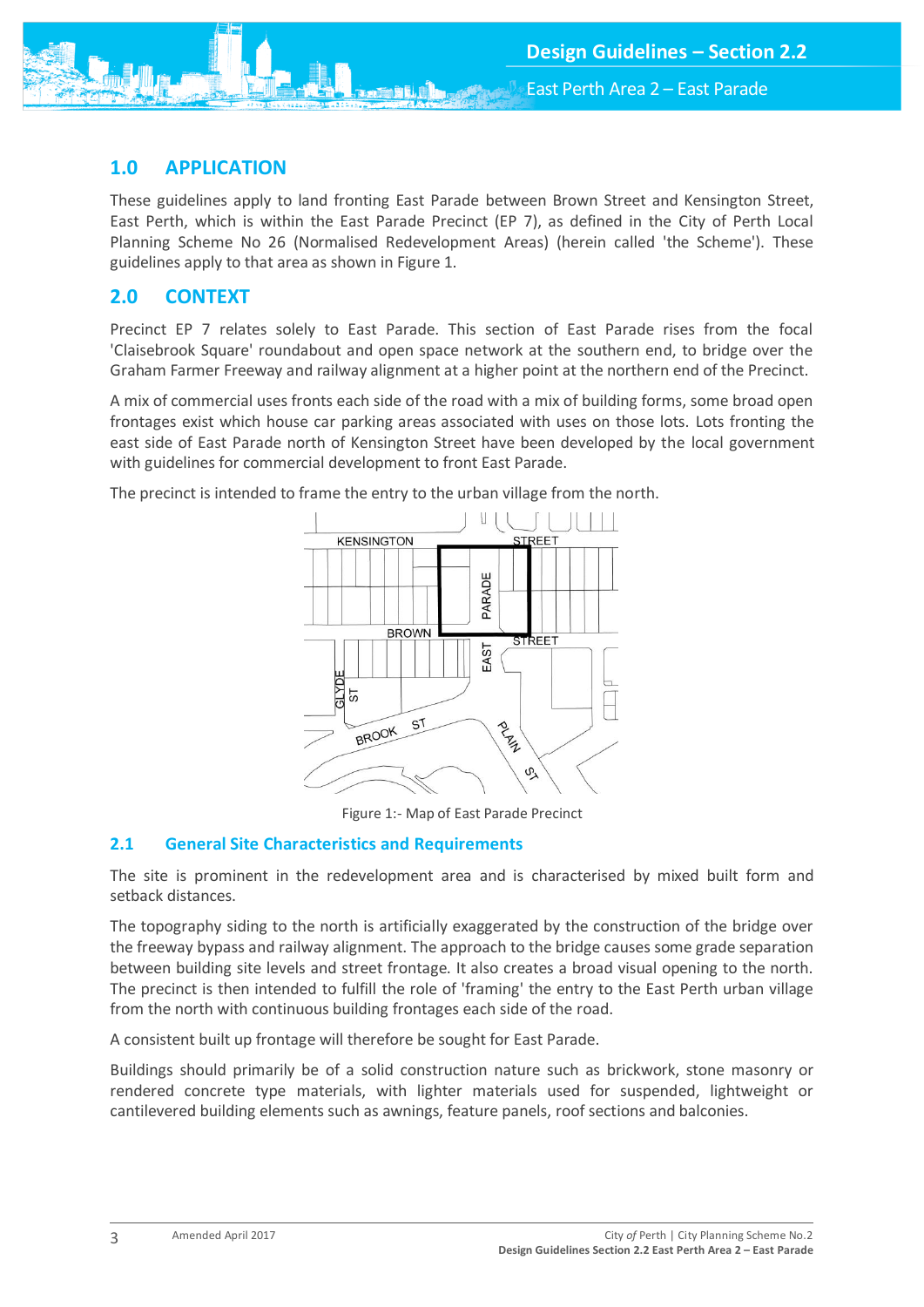## <span id="page-4-0"></span>**2.2 Scheme Provisions**

These Design Guidelines are intended to supplement the provisions of the Scheme and should be read in conjunction with the Scheme Text, in particular those provisions relating to the Claisebrook Village Project Area and Precinct EP7: East Parade, and the Planning Policies. This Precinct is intended to house commercial uses.

The Deemed Provisions set out in the *Planning and Development (Local Planning Schemes) Regulations 2015* also form part of the Scheme Text.

The Scheme Text identifies Preferred, Contemplated and Prohibited Uses for Precinct EP7 and stipulates maximum plot ratio. In determining any application for development approval, the local government will have regard to these Design Guidelines, the Scheme and Planning Policies.

## <span id="page-4-1"></span>**3.0 BUILDING FORM**

#### <span id="page-4-2"></span>**3.1 Setbacks**

| East Parade | <b>Brown Street</b> | <b>Brown Street</b> | <b>Kensington Street</b> | <b>Kensington Street</b> |
|-------------|---------------------|---------------------|--------------------------|--------------------------|
|             | (north side,        | (north side,        | (south side,             | (south side,             |
|             | west of East Pde)   | east of East Pde)   | west of East Pde)        | east of East Pde)        |
| Nil         | 3m                  | Nil                 | Nil                      | 3m                       |

Side and rear setback – Nil

Other than those stated above, setbacks are to be in accordance with the R-Codes.



Figure 2:- Setbacks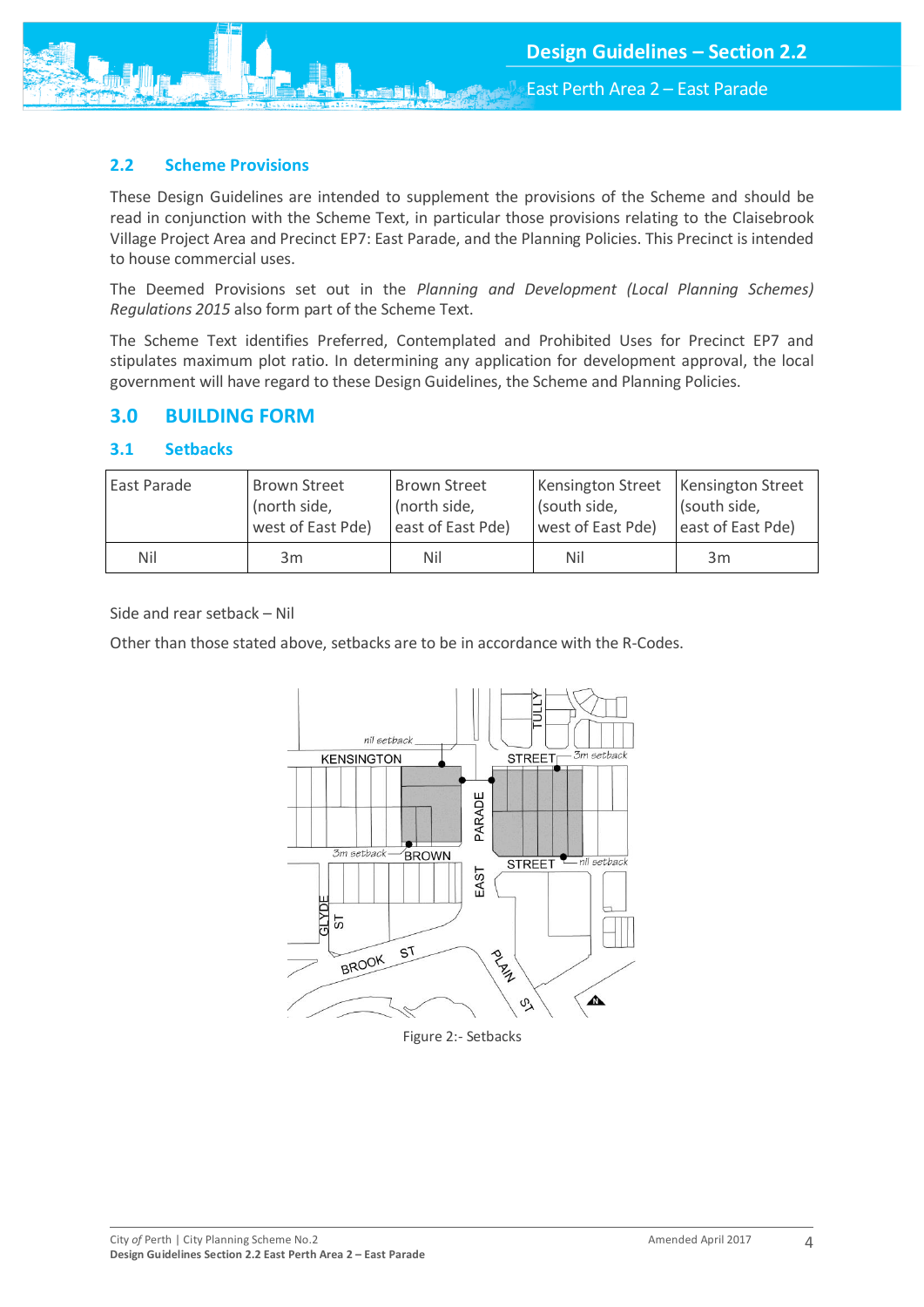East Perth Area 2 – East Parade

### <span id="page-5-0"></span>**3.2 Building Height**

Building height and bulk will be required to be contained within a building envelope. Only minor projections will be allowed through building envelopes for such items as chimneys, awnings, pergolas, balconies and small portions of bay and dormer windows, however balconies and enclosed rooms must not project past the lot boundary.

Buildings facing East Parade can be up to four storeys (14metres) in height.



Figure 3:- Building Envelopes

#### <span id="page-5-1"></span>**3.3 Balconies**

The design of balconies is to minimise overlooking between individual sites and occupancies, and the provision of appropriate screening may be required if separation is considered to be inadequate to provide a reasonable level of privacy. Balconies fronting East Parade must be incorporated into the building fabric such that they do not project beyond the primary plane of the building elevation.

#### <span id="page-5-2"></span>**3.4 Parking and Access**

Undercroft or basement parking concealed from public view is preferred, although open air car parking at the rear of sites will be considered. Vehicle access will need to be limited to side street crossovers rather than East Parade.

At-grade pedestrian access for all users into buildings is to be provided from Street frontages. Safe and attractive pedestrian access into buildings is also to be provided from any car park on site. Generally, one crossover only will be allowed for each lot.

#### <span id="page-5-3"></span>**3.5 Building Character**

A high quality of development is sought fronting East Parade with a strong identity and impact.

As noted in Planning Policy 1.1 – Claisebrook Village Project Area buildings should respect the scale of the street or place and of their neighbours. The opportunity exists to create a strong sense of identity and an innovative inner city style of residential, commercial and mixed use development with interesting facade treatments and roof lines.

5